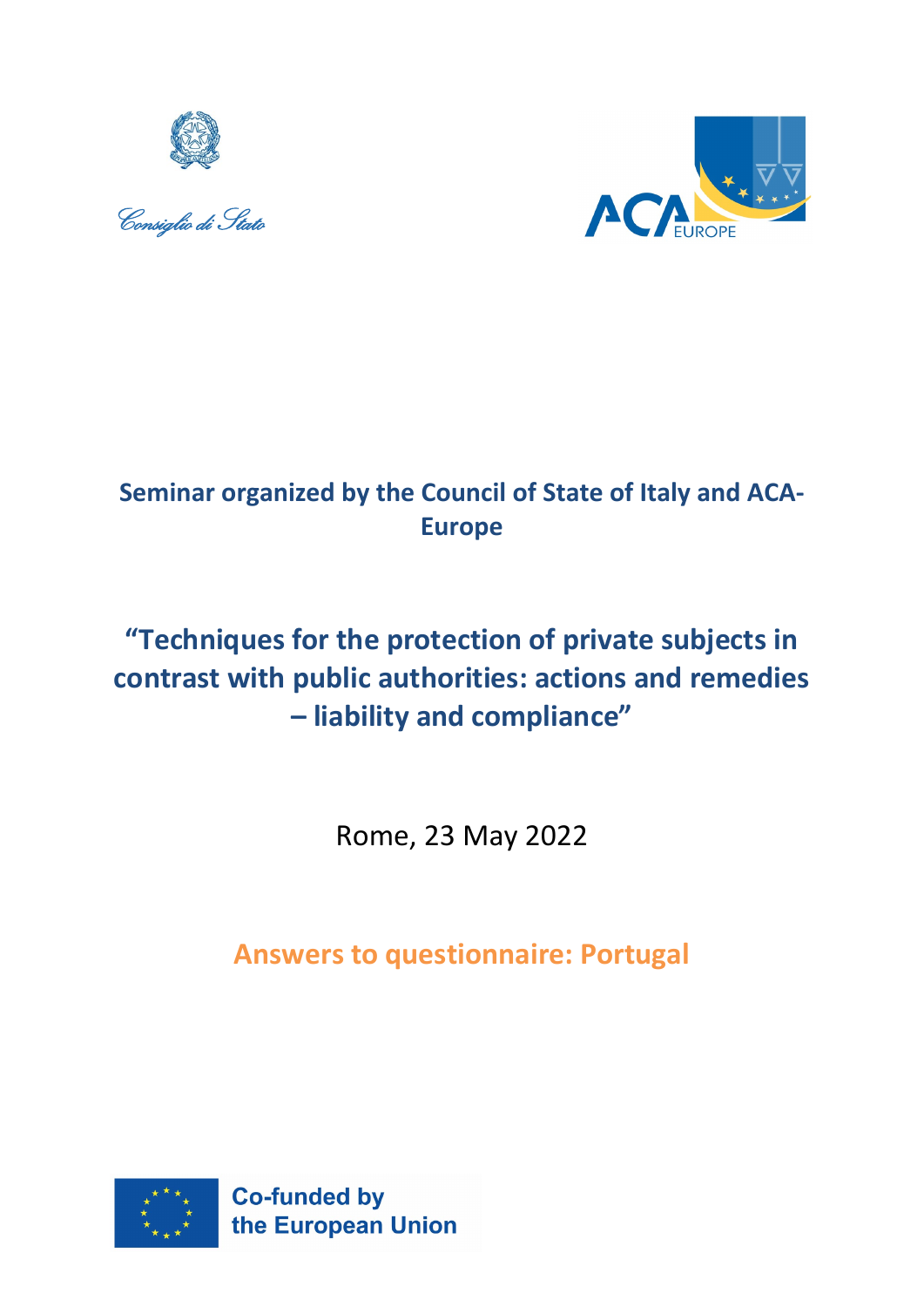



#### **"TECHNIQUES FOR THE PROTECTION OF PRIVATE SUBJECTS IN CONTRAST WITH PUBLIC AUTHORITIES: ACTIONS AND REMEDIES - LIABILITY AND COMPLIANCE". INTRODUCTION**

The seminar will analyse the types of actions that can be brought before the administrative judge: action of annulment, action of declaration and action of condemnation. With particular reference to the latter, the seminar will focus on compensatory measures, including damages for loss of opportunity and damages as a result of delay.

The seminar also intends to examine the possibility of any and eventual special or fast-track procedure, for introductory terms and methods which pertain to certain subjects under consideration, for example, for their economic or political relevance, such as those to be found in the sphere of public contracts (see also transversal analysis).

The aim of this questionnaire and of the subsequent seminar is to provide a wider comprehension of the similarities and differences that exist among the various legal systems of the member States insofar as they apply to the situations to be dealt with by the administrative court, paying particular attention to the content and subject matter of the relative rulings.

#### **SESSION I**

#### **LEGAL PROCEEDINGS THAT CAN BE BROUGHT BEFORE THE ADMINISTRATIVE COURT**

- **1. In your legal system, which judges are competent to pronounce on disputes in which one of the parties is the public administration?**
	- An ordinary judge
	- An administrative judge
	- A judge who deals with special areas
	- Others

1

An administrative judge. In the Portuguese legal system, the competence of the administrative and tax courts is defined in article 212 of the Constitution of the Portuguese Republic (hereinafter CRP), in conjunction with the provisions of article 4 of the Statute of Administrative and Tax Courts (hereinafter ETAF)<sup>1</sup>. In these terms, it is up to the administrative courts to adjudicate actions that seek to settle disputes arising from the relationship between individuals and the Administration, when the latter carries out its administrative activity of public management, excluding private law relations in which it may intervene.

<sup>1</sup> Approved by Law No. 13/2002, of February 19, with the last amendment introduced by Law No. 114/2019, of September 12th.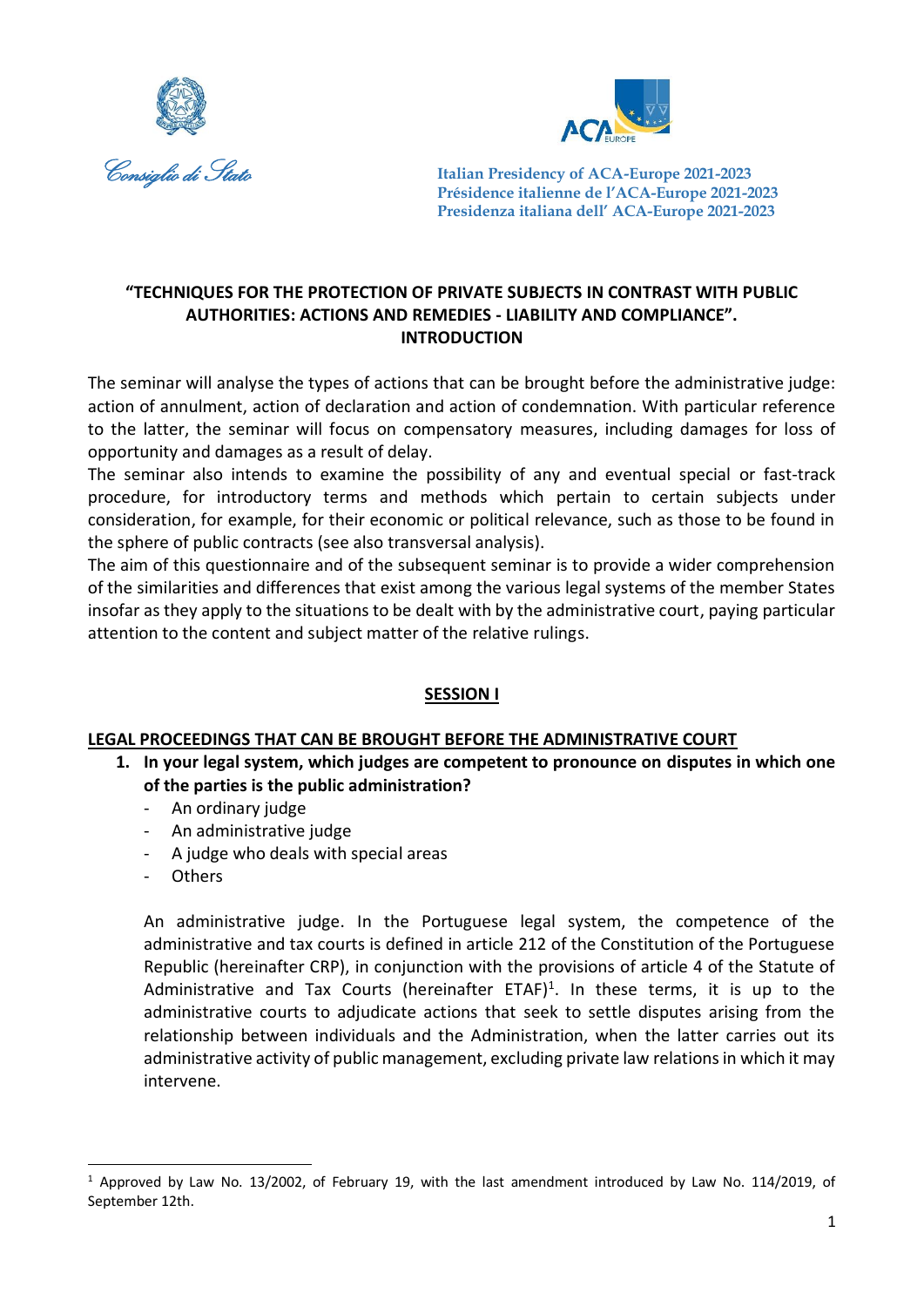



- **2. Which actions can be brought before the administrative court in view of the exercise of administrative powers?**
	- Annulment of administrative acts
	- action of condemnation
	- Other actions

If you have replied 'other actions', please clarify which.

According to article 37 of the Code of Procedure of Administrative Courts (hereinafter  $CPTA)^2$ , administrative courts have the competence to hear, namely, the following actions:

- annulment or declaration of nullity of administrative acts;
- condemnation for not issuing due acts;
- recognition of rights and interests;
- imposition of conducts;
- inhibitory actions;
- actions to provide amounts, things or facts; and
- -actions on contracts, etc.

#### **3. From which sources can actions be brought before the administrative court?**

- Law
- Public authority regulations
- Guidelines
- Supreme Court rulings
- Other

Actions may be brought before the Portuguese courts, based on non-compliance or violation of the law, public authority regulations and guidelines. With regard to judgments handed down by the Supreme Administrative Court (hereinafter STA) - although they do not have binding force except in the context of the process in which they are handed down -, the decisions of the Supreme Court have a persuasive effect based on the quality of the protagonists and the value of the reasoning presented.

#### **4. Which administrative decisions can be challenged?**

- Administrative acts which have a specific recipient
- General acts and regulations
- Acts inherent to the procedure
- Political acts

1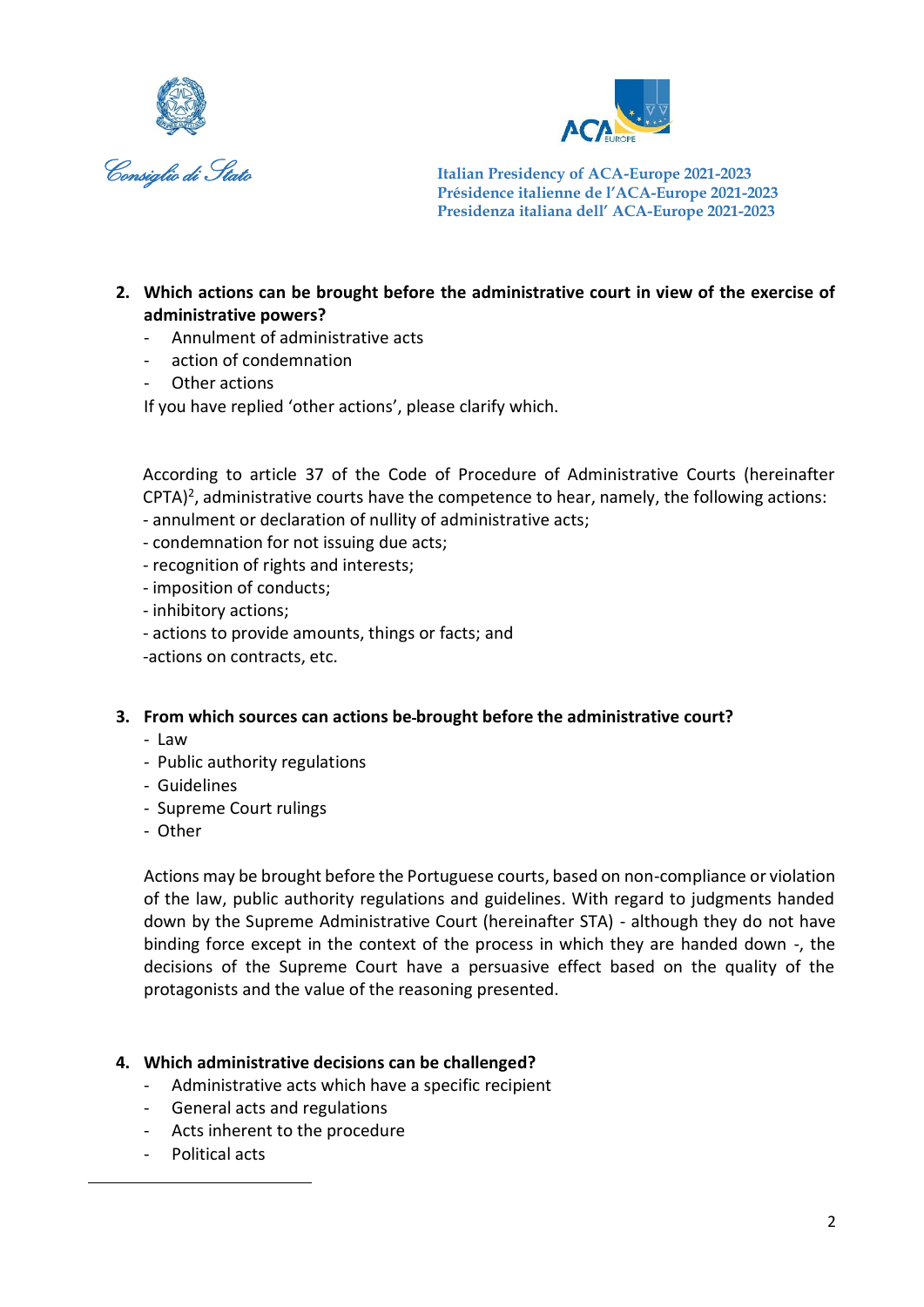



In Portugal, with the exception of acts carried out in the exercise of political and legislative functions, all administrative decisions mentioned above can be syndicated by administrative and tax courts (article 4, no.3, point a) of ETAF).

## **5. On the grounds of which defects can the annulment of an administrative act be requested?**

- Breaches of the law
- Breaches of competence
- Technicalities and procedural defects
- Breaches of general principles
- **Other**

The Code of Administrative Procedure (hereinafter CPA) $3$ , in terms of the invalidity of the administrative act, provides for the nullity or annullability of the act, depending on the defects that the administrative act presents. Thus:

a) the acts that suffer in particular from the following defects are null (article 161, no. 2):

- defective acts of usurpation of power;

-acts outside the attributions of the ministries;

- acts whose object or content is impossible;

- acts that offend the essential content of a fundamental right;

- acts performed with misuse of power for purposes of private interest;

- acts that absolutely lack the legal form;

- acts performed with total disregard for the legally required procedure; and

b) administrative acts carried out in breach of the general principles of administrative activity or other applicable legal norms, for whose violation the law does not provide for another sanction, are annullable (article 163, no. 2).

#### **6. Can the judge partially annul the challenged administrative act?**

- Yes
- No

1

If your reply is yes, please elaborate.

Yes. According to the principle of usefulness of administrative acts, the judge can partially annul the administrative act. The criterion for determining whether the act must be totally or partially annulled involves assessing whether the illegality affects the act as a whole, in which case the act must be completely annulled, or only in part, in which case the partial annulment is justified.

<sup>&</sup>lt;sup>3</sup> Approved by Law No. 4/2015, of 7 January, with the last amendment introduced by Law No. 72/2020, of 20 November.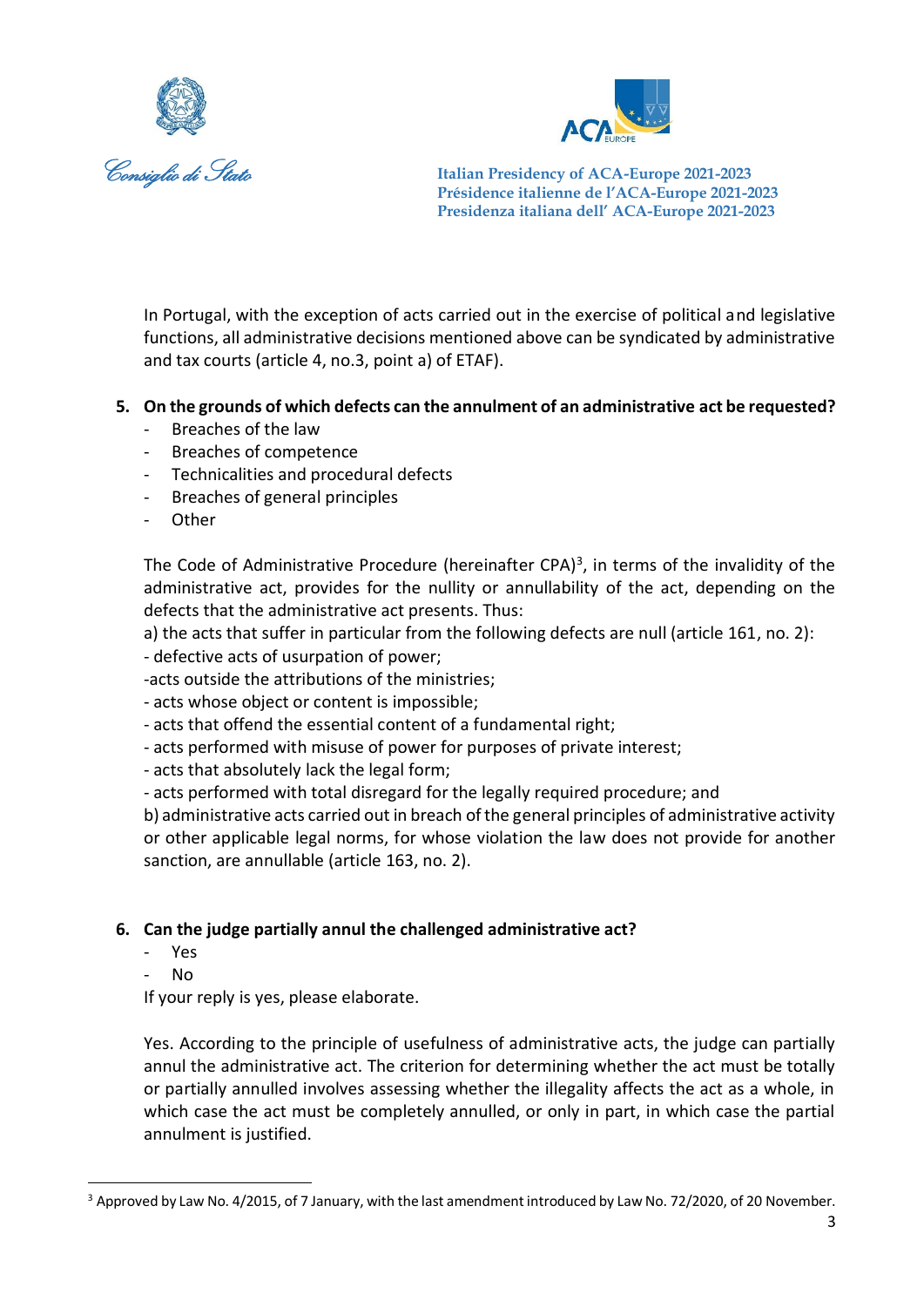



# **7. Can the judge substitute the Administration by modifying the content of the administrative act?**

- Yes
- No

If your reply is yes, please elaborate.

Yes, but when the exercise of discretionary power is at stake, the judge, as a rule, cannot replace the Administration in weighing up the valuations that make up the margin of free appreciation, so the ruling must be limited to a generic or directive condemnation, except in situations where it is only possible to identify a solution as being legally possible (cf. articles 71, no. 2, 95, no. 5 and 179, no. 1 of the CPTA).

**8. When the judge annuls the challenged act, can he dictate provisions which the P.A. must abide by in the review proceedings of the subject-matter of the litigation?**

- Yes
- No

If your reply is affirmative, please elaborate.

Yes. The issue concerns the delimitation of the court's powers of decision, that is, when the court annuls or declares null the act of rejection, it does not limit itself to returning the issue to the competent administrative body, but pronounces on the material claim of the interested party, imposing the practice of the due act (article 71, no. 1 of the CPTA).

**9. When do the effects of the jurisdictional annulment of an administrative act become applicable?**

- From the date of the adoption of the act (*ex tunc* )
- From the date on which the judgement becomes final (*ex nunc*)
- Other

From the date on which the judgement becomes final (ex nunc) , but according article 163, no. 2.º of the CPA, by decision rendered by the administrative courts or by the Administration itself, it may be retroactively effective (ex tunc), destroying the effects produced in the meantime by the annullable act.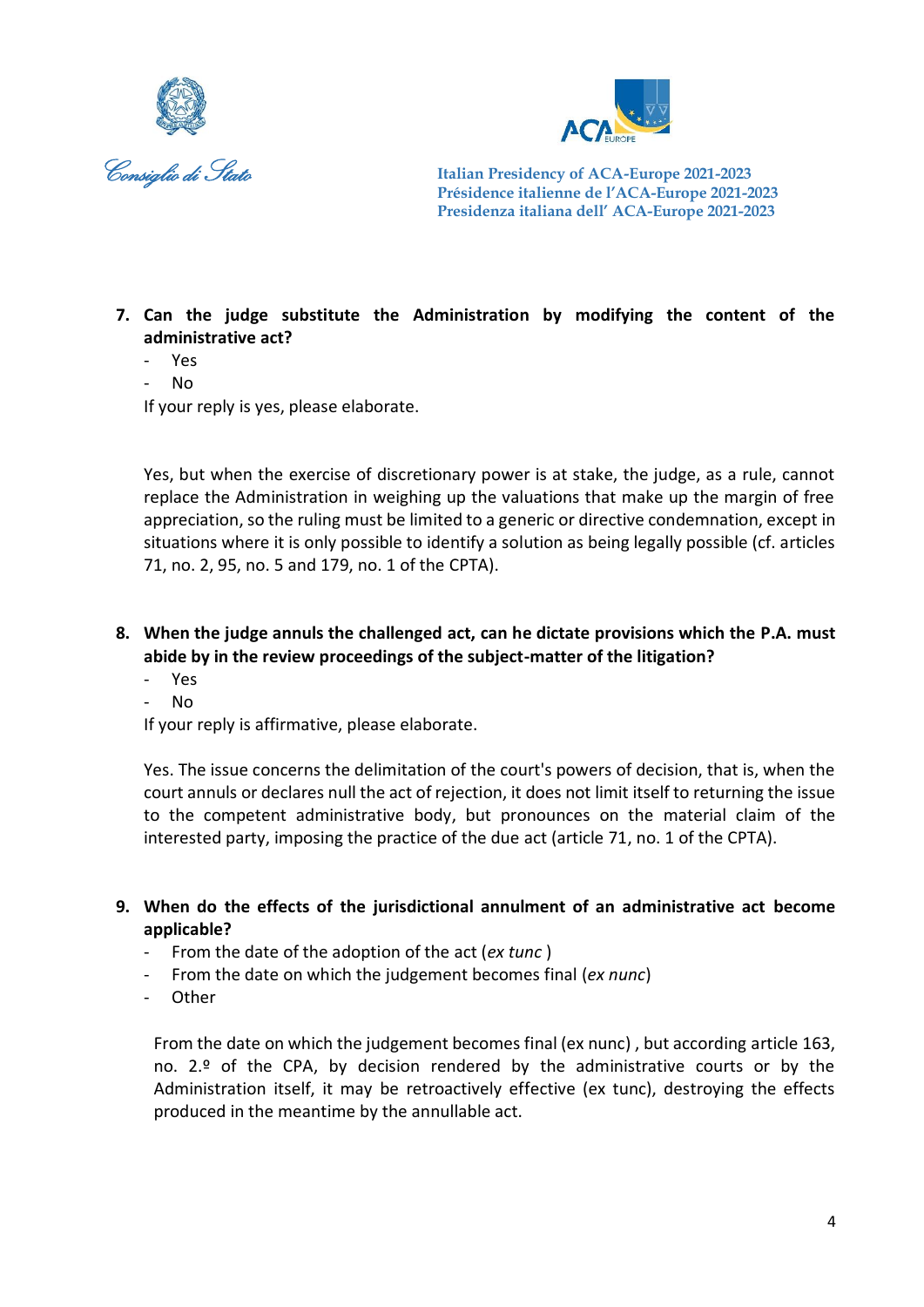



# **10. Can the judge modulate the effects over time of the ruling of annulment of an administrative act?**

- Yes
- No
- **Other**

According to the CPA, the annullable administrative act can be validated, either in an administrative or in a judicial context, through "ratification, reform and conversion" of the administrative act (article 164).

**11. Can the act of ordering payments for damages be proposed autonomously or must it always be proposed together with other kinds of actions?**

- Yes
- No
- Only in certain cases If your reply is yes, please elaborate

According to CPTA, nothing prevents a possible compensation for damages, in an autonomous civil liability process against the Administration (article 38).

#### **12. In the light of what kind of behaviour is the compensatory action for damages feasible when dealing with a Public Administration?**

- Implementation of an illegal and detrimental administrative act
- Non-observance of the deadline of the procedure
- Lesion of good faith and trust
- Resultant behaviour of the public administration
- Other

Please elaborate

In Portugal, all the behaviours mentioned above may be the basis of a claim for compensation.

#### **13. Which are the different kinds of reimbursable damages?**

- Material damage
- Non-material damage
- Loss of opportunity

In Portugal, all the damages mentioned above are liable to be compensated.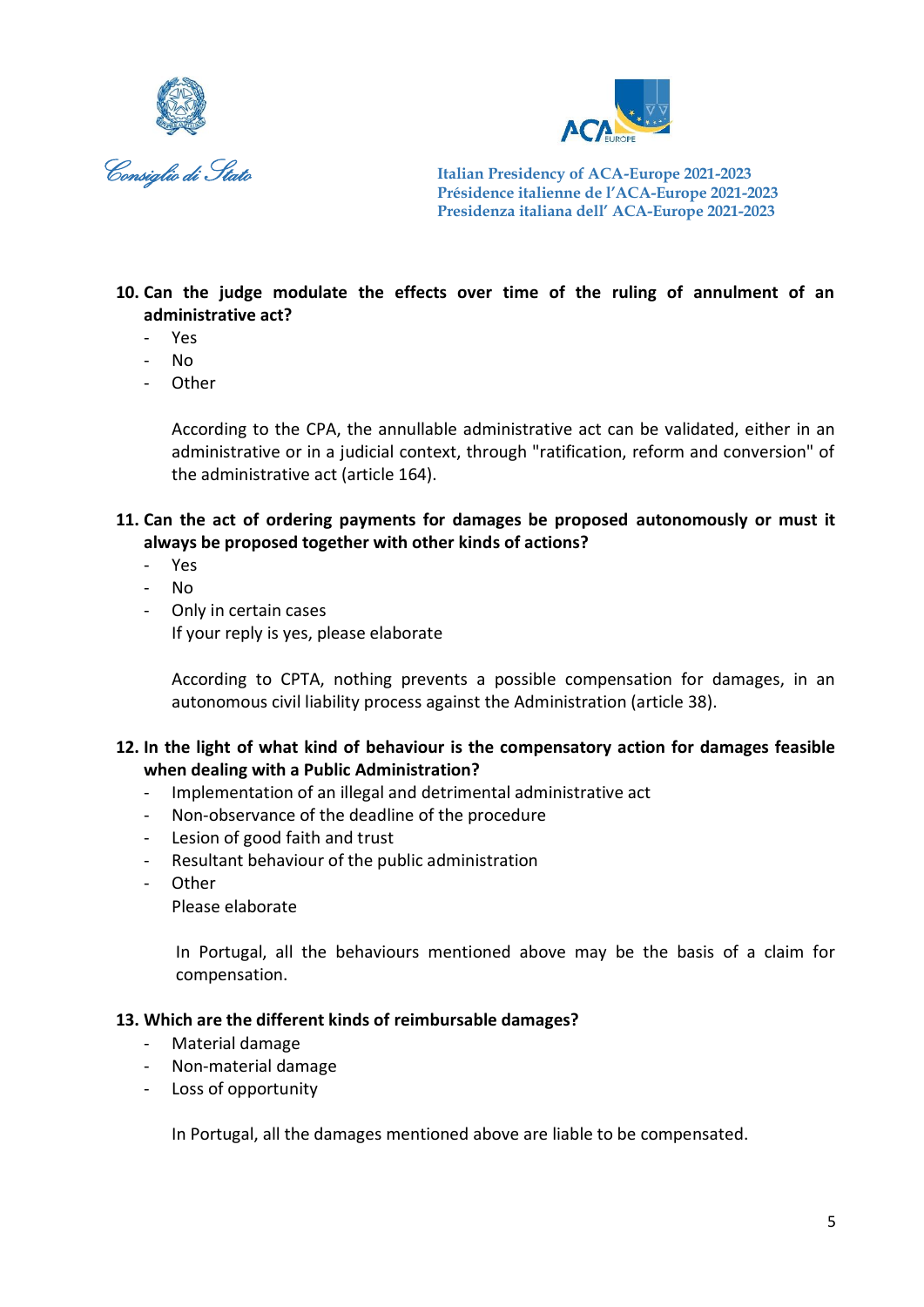



- **14. Does the omission of lodging an action of annulment result in elision or reduction of the compensatory damages?**
	- Yes
	- No
	- Other

No

- **15. In order to award compensatory damages, is proof of the responsibility of the public administration required? If your reply is affirmative, which party is obliged to provide said proof?**
	- Yes the party with burden of proof is…
	- No

Yes. In the Portuguese legal system, whoever invokes a right has the burden of proof of the respective constitutive facts, with the proof of impeding, modifying or extinct facts being up to the counterparty.

#### **16. Can the judge convert** *ex officio* **one action into another?**

- Yes
- No

If the reply is yes, please elaborate

Yes. Procedural convolution (convert one action into another) is a corollary of the principles of economy, procedural management and formal adequacy. In the Portuguese legal system, the error in the form of the process constitutes a nullity, resulting from the use of a procedural means inadequate to the claim of legal protection made in court. In these cases, the judge can determine the adoption of the appropriate procedural procedure to the specificities of the case.

#### **17. Is there a time-limit for the proposition of the compensatory action?**

- Yes
- No

If the reply is yes, please elaborate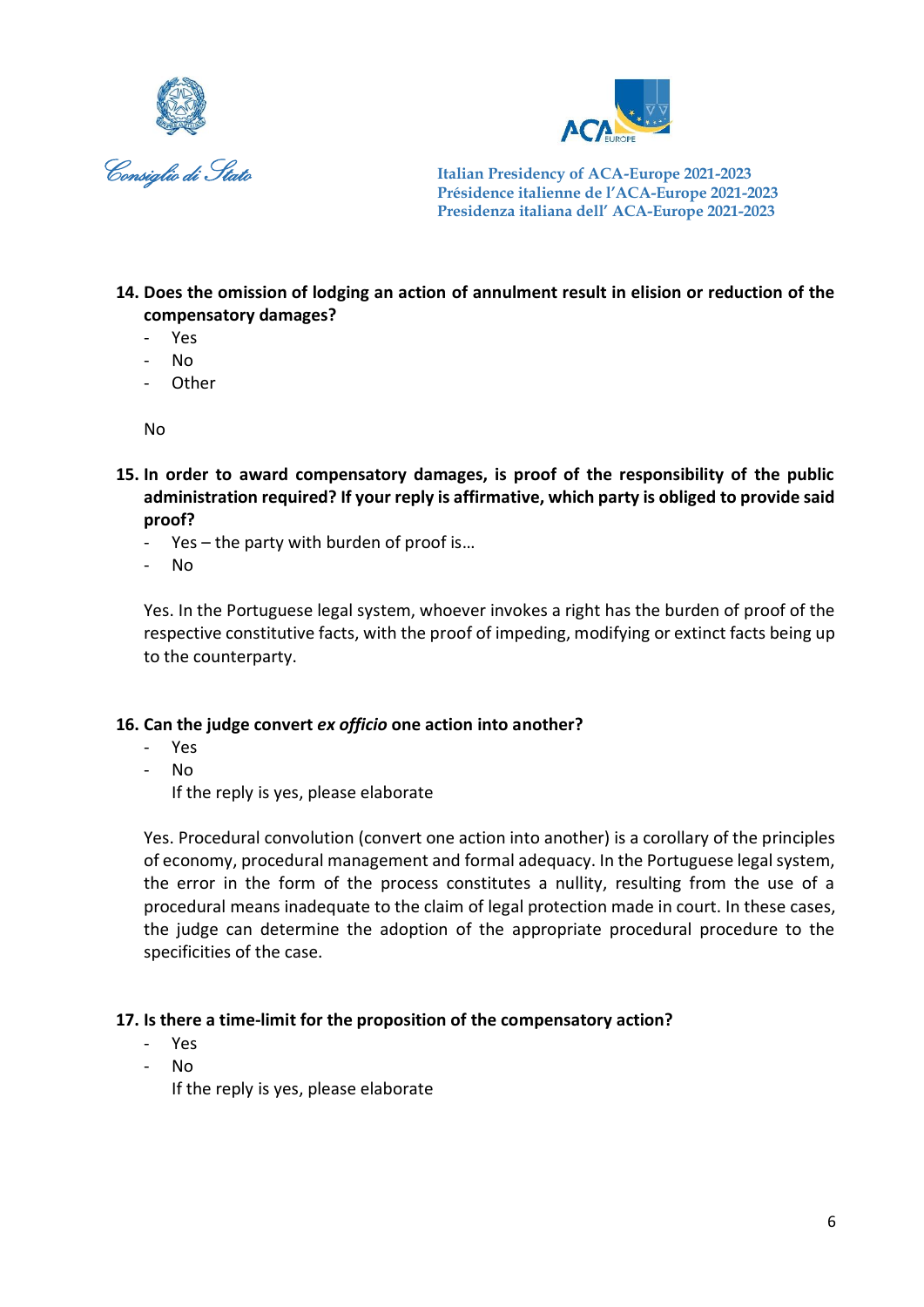



The Legal Regime of the State's Extra Contractual Civil Liability<sup>4</sup> determines, in its article 5, that the right to compensation for the State's non-contractual civil liability (and other legal persons governed by public law) expires within a period of three years from the date on that the injured party was aware of his/her right, in accordance with the provisions of article 498 of the Civil Code<sup>5</sup>

## **18. Can the judge rule that the Administration implement an administrative act? If your reply is affirmative, what are the prerequisites for implementation?**

- Yes explain
- No

**.** 

CPTA provides for the condemnation of the administrative entity to practice an administrative act illegally omitted, provided that certain assumptions are verified: (a) absence of decision within the established legal period; (b) rejection or refusal to consider the application; (c) non-compliance with the duty to decide regardless of the existence of an application; and (d) replacement of an administrative act with a positive content that does not fully satisfy the interested party's claim (articles 66 and 67).

In turn, the procedural requirements regarding legitimacy and timeliness are enshrined in articles 68 and 69, respectively.

<sup>4</sup> Approved by Law No. 67/2007, of December 31st, with the last amendment introduced by Law No. 31/2008, of July 17th.

<sup>5</sup> Approved by Law No. 67/2007, of December 31st, with the last amendment introduced by Law No. 31/2008, of July 17th.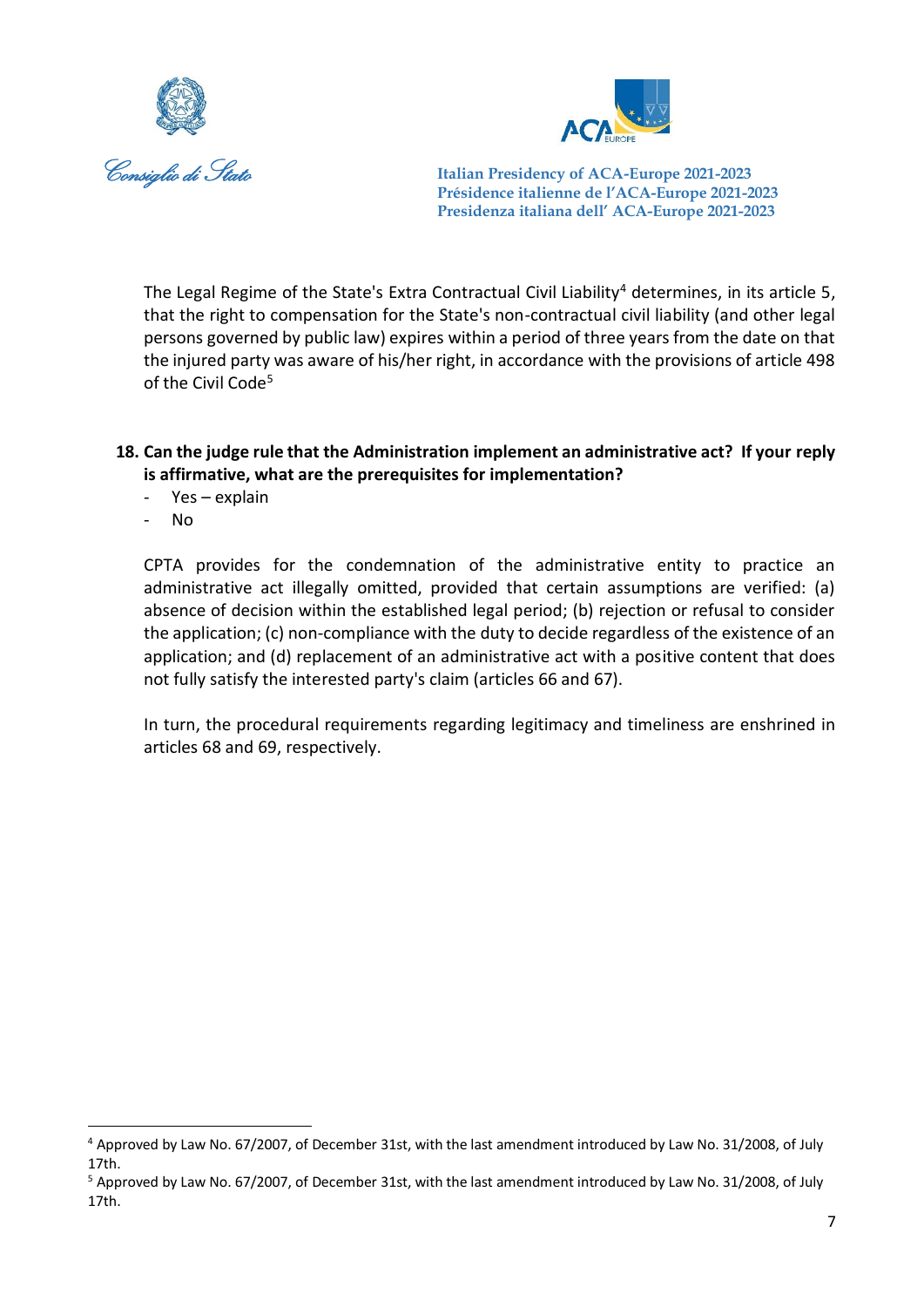



#### **SESSION II – SPECIAL PROCEDURES**

## **1. Does your administration have provisions for special procedures**

- Yes
- No

If the reply is yes, please elaborate

Yes. In the Portuguese legal system, there are detached or special administrative actions that are not regulated by the CPTA, and that have specificities as to their regime. As an example, the following stand out: (i) the action for the declaration of loss of local mandate provided for in the Administrative Guardianship Law (LTA)<sup>6</sup>; (ii) court summons for the practice of an act legally due in urban matters provided for in article 112 of the Legal Regime for Urbanization and Building (RJUE)<sup>7</sup>; and (iii) challenging acts of granting or refusing international protection, or removal from national territory, provided for in articles 31 and 44 of the Law on the Granting of Asylum or Subsidiary Protection.

In turn, the CPTA alludes to urgent declarative processes that present an accelerated and simplified procedure, such as "electoral litigation" (article 98); the "mass procedures" (article 99); "pre-contractual litigation" (article 103); the "subpoena to provide information" (article 107); the "summons for the defence of the rights of liberty and guarantees" (articles 111), and the "precautionary measures" (articles 112).

Finally, reference is also made to the special procedures that follow their own procedure, different from that stipulated in the CPA, as is the case with the rules contained in the Public Contracts Code and the rules contained in the Expropriation Code<sup>8</sup>.

#### **2. What do the specialities consist of?**

- Ways of introducing the appeal
- Procedural time-limits
- Jurisdiction of the court
- **Other**

**.** 

The detached or special administrative actions, mentioned above, present some peculiarities in their regime. Actions for the declaration of loss of local mandate present special rules regarding the legitimacy and forfeiture of the right of action (article 11, nos. 3 and 4 of the

<sup>6</sup> Approved by Law No. 27/96, of August 1st, with the last amendment introduced by Law 118/2019, of September 17th. <sup>7</sup> Approved by Decree-Law No. 555/99, of 16 December, with the last amendment introduced by Decree-Law No. 214- G/2015, of 2 October.

<sup>8</sup> Approved by Law No. 27/2008, of 30 June, with the last amendment introduced by Law No. 26/2014, of 5 May.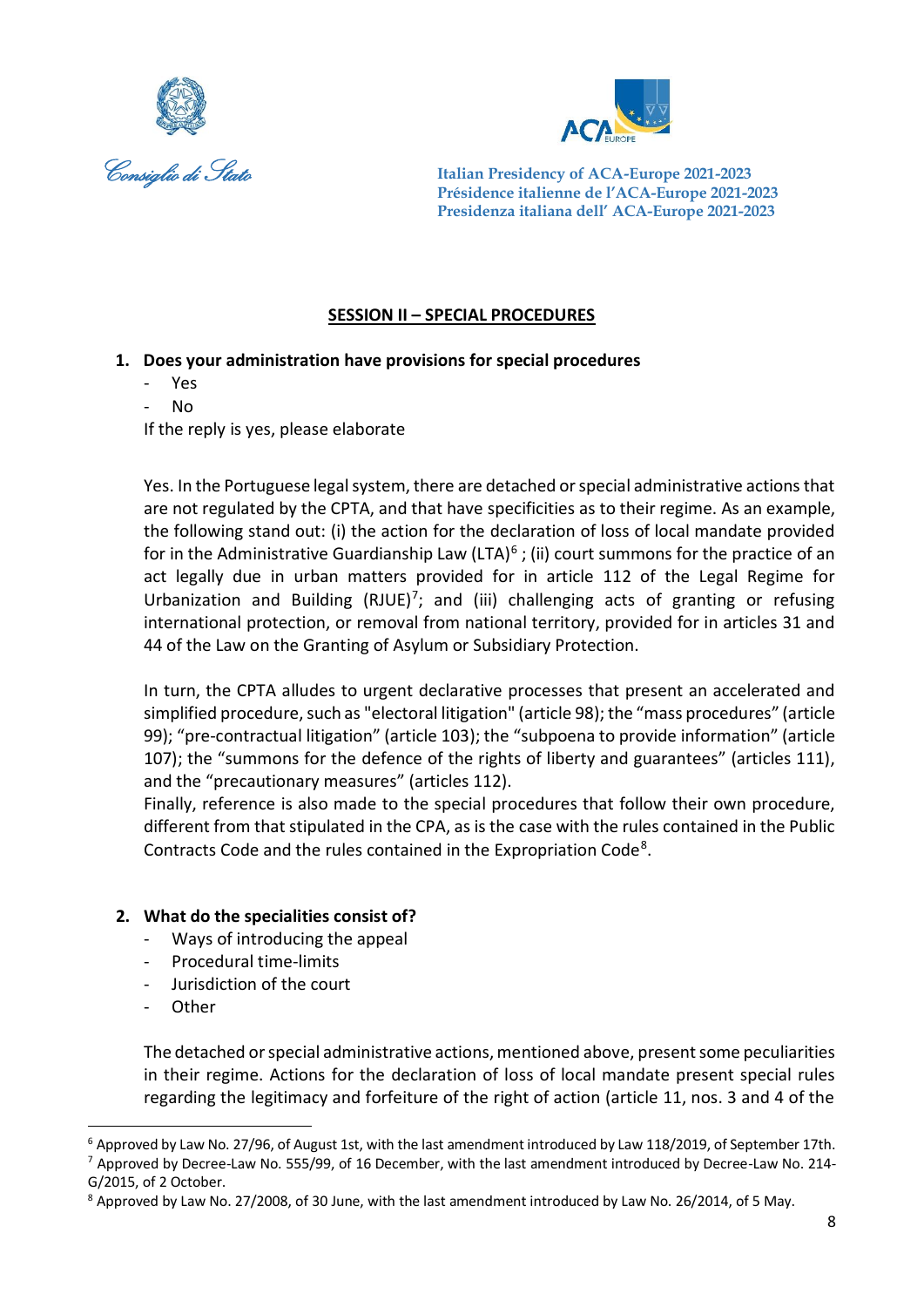



LTA). Urban planning actions, namely the judicial subpoena for the practice of an act legally due in matters of municipal licensing provides that the interested party may ask the administrative court of the district of the seat of the requested authority, the subpoena of the competent authority to carry out the decision (articles 111 and 112 of the RJUE). In turn, CPTA defines in its article 36, no. 2, the regime applicable to urgent processes with specific processing deadlines (reduced by half), which run on judicial vacation, with no need for prior visas. acts of the secretariat performed on the same day and the deadline for filing an appeal reduced by half (set at 15 days).

#### **3. The special rites are established:**

- According to subject (for example, tenders, procedures of expropriation, independent administration authorities)
- According to actions
- Both of the above Please elaborate

In Portugal the special rites are established according to the subject (procedures of expropriation) and according to special actions.

- **4. Does your system provide for appeals against the silence of the Administration at the request for an administrative provision presented by a private individual?**
	- Yes
	- No

If the reply is yes, please elaborate

Yes. Failure by the Public Administration to make a decision grants the interested party the possibility of resorting to the appropriate means of administrative and jurisdictional protection, such as an action condemning the practice of the legally due administrative act, in accordance with article 129 of the CPTA.

## **5. Do the Administrations comply spontaneously with the decisions of the administrative courts?**

- Yes, always
- No, never
- In the majority of cases, in any case more than in 50% of cases
- Hardly ever, in any case less than in 50% of cases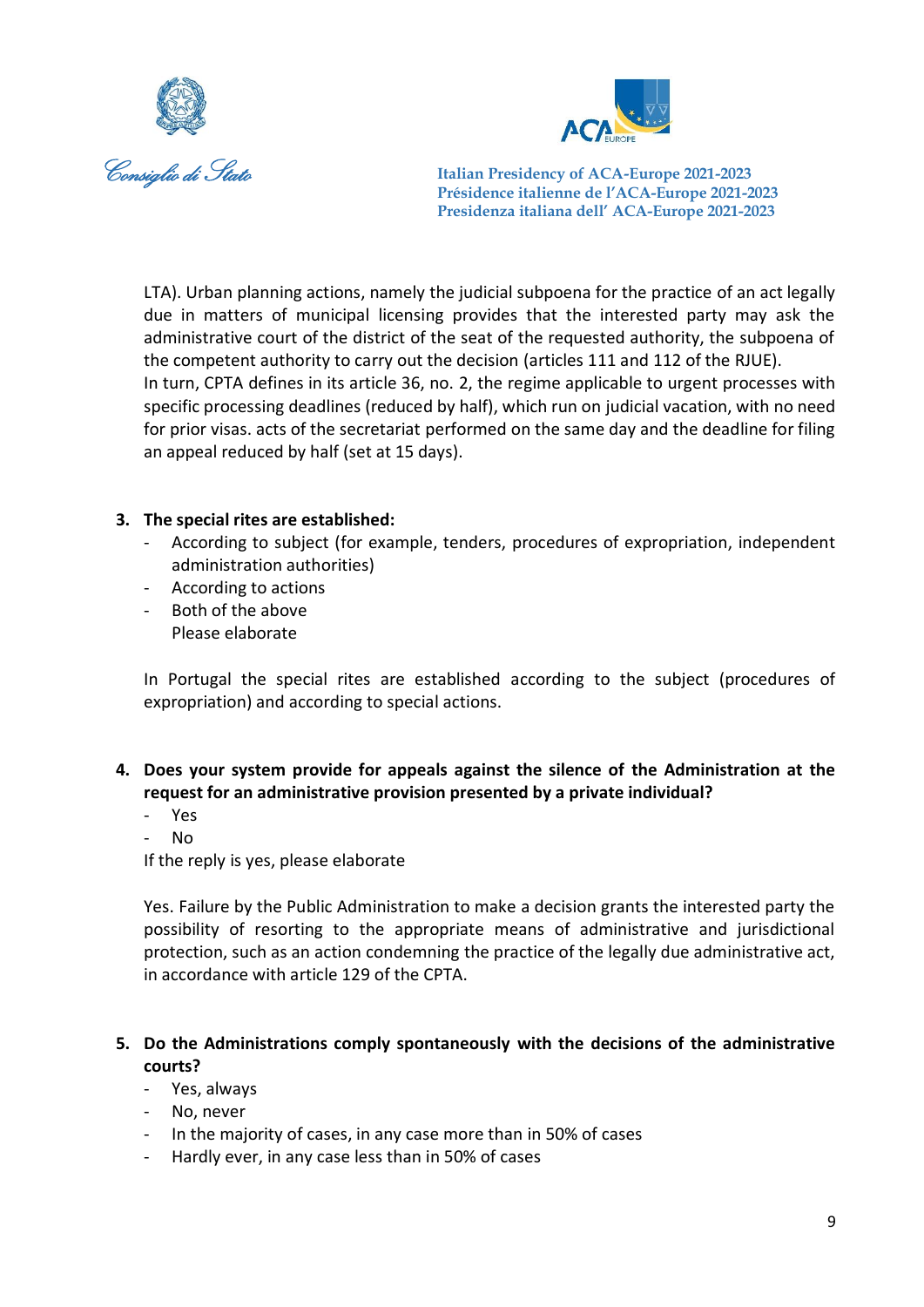



The Public Administration accepts, in most cases, the decisions handed down by the administrative and tax courts, although there is no percentage data on the matter.

- **6. . In your legal system, is there a special procedure for ensuring the integral execution of the sentence**?
	- Yes
	- No

If the reply is yes, please elaborate

According to the Portuguese Constitution, court decisions are obligatory, and judgments must be fully executed (CRP article 205, nos. 2 and 3). The CPTA also establishes this principle in article 158, that, in line with the Principle of Effective Judicial Protection (article 2, no. 1), seeks to ensure the right to the protection of rights and legally relevant interests and to the execution of a judicial decision. Consequently, the non-execution of a judicial decision or judgment may incur the public administration in disciplinary, civil and criminal responsibility (the latter under a qualified disobedience criminal charge), according to article 159, CPTA.

#### **7. Are the judge's decisions which are not of the last resort immediately enforceable?**

- Yes
- No

If the reply is yes, please elaborate

They are, if there is *res judicata*, in the sense that none of the parties appealed.

- **8. Following the annulment of a decision characterized by discretionary power, the interested party is forced to challenge each of the ulterior negative decisions which have been deemed illegitimate by dint of defects which are different to those identified by the judge or, in alternative, are there certain mechanisms of "reduction" of the aforesaid discretionary power which ensure the definition of the litigation once and for all?**
	- Yes elaborate
	- No

Yes. According to CPTA article 95, no.5, the Judge can bind the Public Administrative entity to certain limit frames, that must be obeyed in the decision characterized by discretionary powers.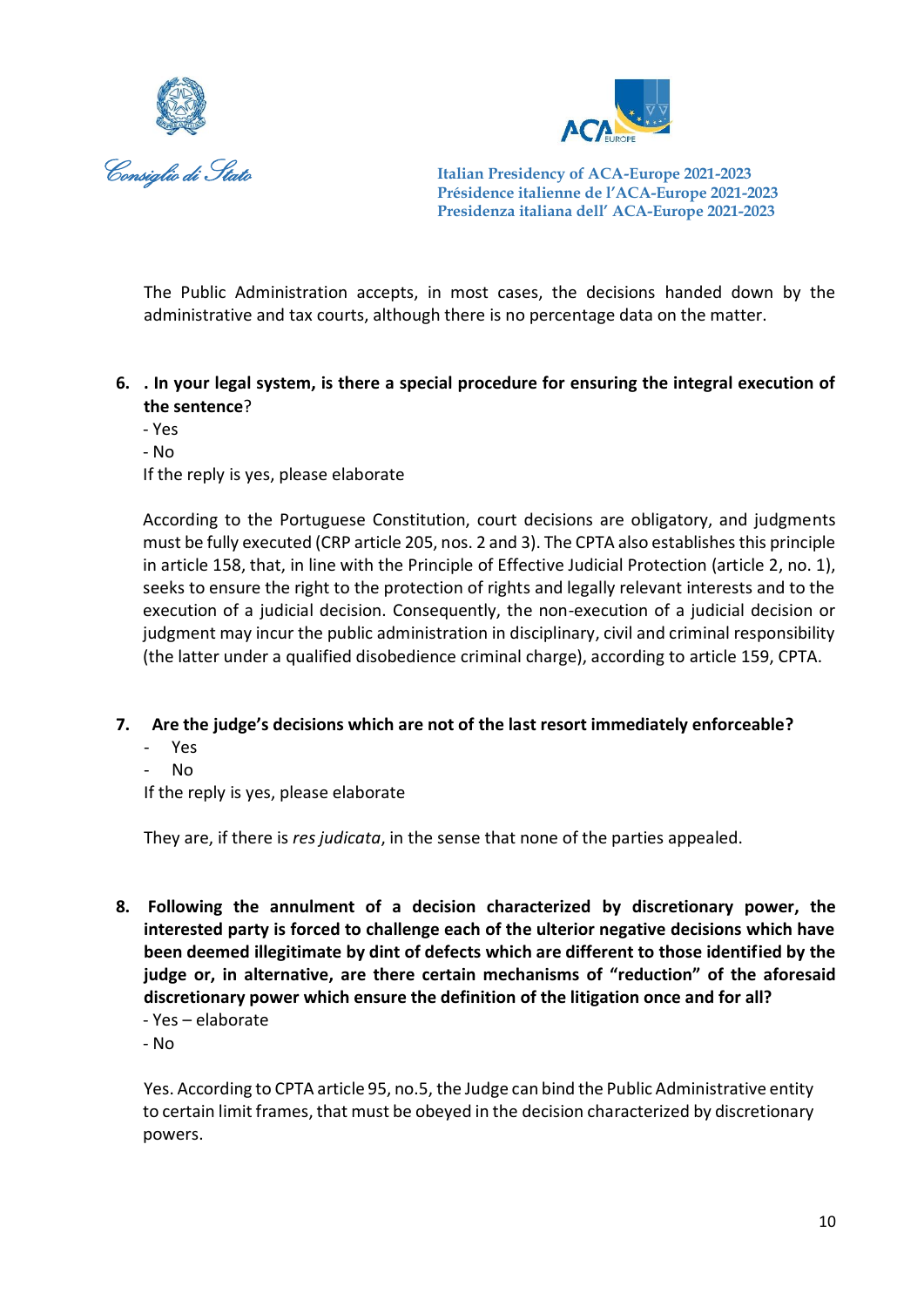



#### **SESSION III – PRECAUTIONARY MEASURES**

- **1. Does the proposition of an appeal automatically suspend the effectiveness of the administrative act?**
	- Yes
	- No

The general rule is the suspensive effect of the appealed decision. However, there are cases in which the law has not such effect: (i) of subpoenas for the protection of rights, freedoms and guarantees; (ii) decisions regarding injunctions; (iii) decisions regarding the request for lifting the automatic suspensive effect, provided for in no. 1 of article 103-A (pre-contractual litigation relating to public works contracts, public works concessions, requested concessions public services, etc. iv) decisions regarding the approval of provisional measures, referred to in article 103-B; and (v) decisions rendered in the same sense as the jurisprudence standardized by the STA, in accordance with article 143 of the CPTA.

#### **2. In your legal system, are precautionary measures provided for?**

- Yes
- No

Yes.

#### **3. What kinds of decisions can the judge apply as a precautionary measure?**

- The suspension of the challenged act;
- (if the subject of the challenge is the refusal of an application) a positive measure which provisionally anticipates the effects of the administrative act being contested;
- The order to the administration to re-examine the application on the strength of indications contextually provided by the judge;
- Whatever measure necessary to satisfy, in each case, the precautionary requests presented by both parties

Whatever measure necessary to satisfy, in each case, the precautionary requests presented by both parties

#### **4. What are the conditions for the acceptance of a precautionary request?**

- The probable validity of the action
- The probable validity of the action together with a serious prejudice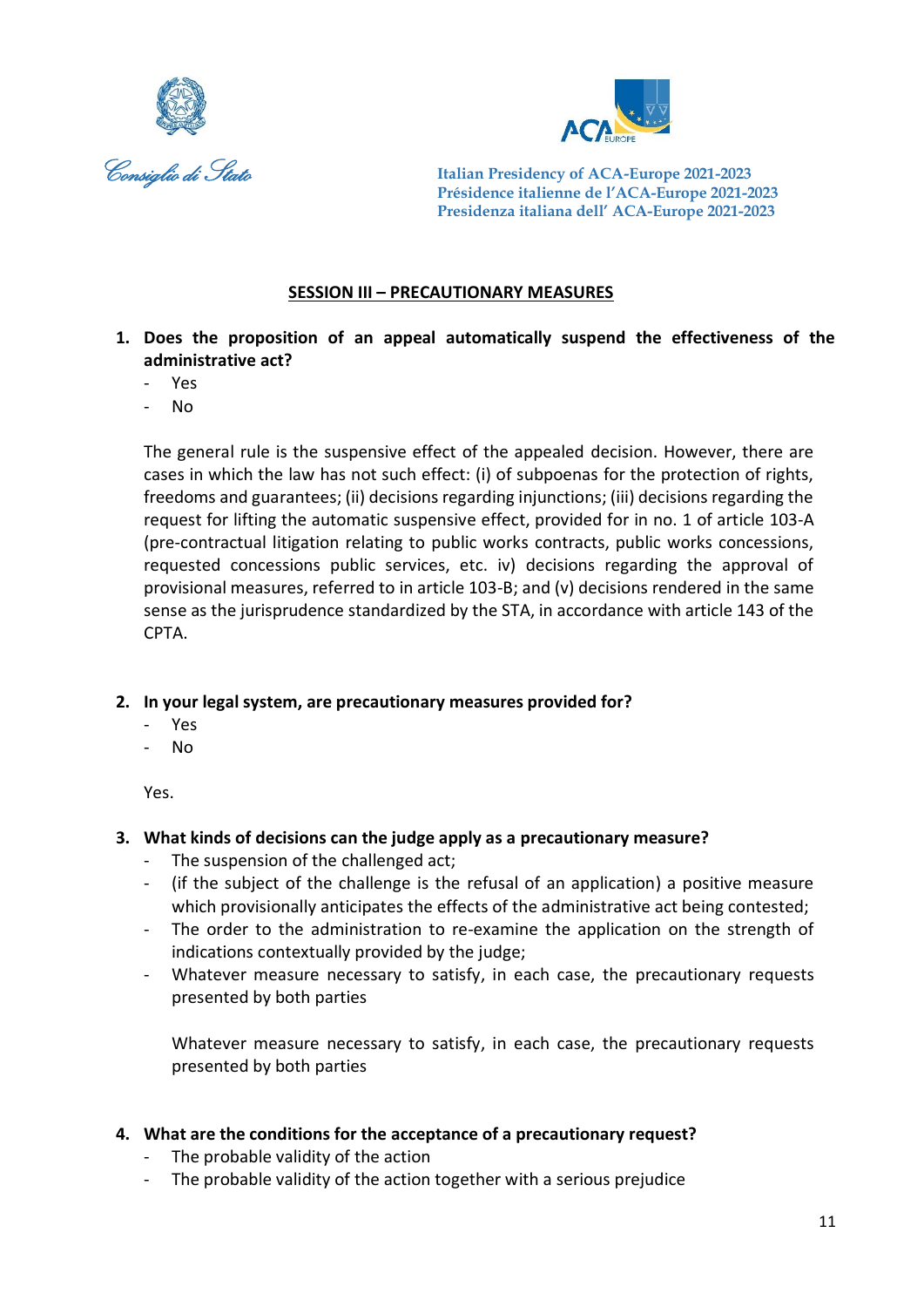



- The prevalence of public or private interest, based on the results of the equilibrium/assessment
- The required prerequisites of trial law to accord precautionary measures vary according to the different types of litigation
- Other prerequisites (please specify)

The granting of precautionary measures is, in accordance with article 120 of the CPTA, subject to the fulfilment of three requirements: (i) fear of injury (risk of the sentence being rendered useless in the main action – periculum in mora); (ii) appearance of the right (fumus boni iuris); and (iii) the proportionality of the decision (assessment of all interests involved).

#### **5. Can the judge force the petitioner to pay bail?**

- Yes
- No
- If yes, in which cases?

CPTA provides, in accordance with article 120, no. 4, that when potential damage to public and private interests, in conflict with those of the claimant, are fully reparable through compensation, the court may impose on the claimant the provision of a guarantee by one of the forms of provision of guarantee provided for in article 199 of the Code of Tax Procedure and Procedure<sup>9</sup>

#### **6. Are precautionary measures generic?**

- Yes
- $No$  are there some subjects in which precautionary measures are not admitted? Which?

Yes. Ordinary law allows, in compliance with the constitutional guarantee, precautionary measures of various types as long as they are adequate and without any limitations other than those resulting from the nature of things and the functional limits of the administrative jurisdiction.

<sup>1</sup> <sup>9</sup> Approved by Decree-Law No. 433/99, of October 26th, with the last amendment introduced by Law No. 56/2021, of August 16th.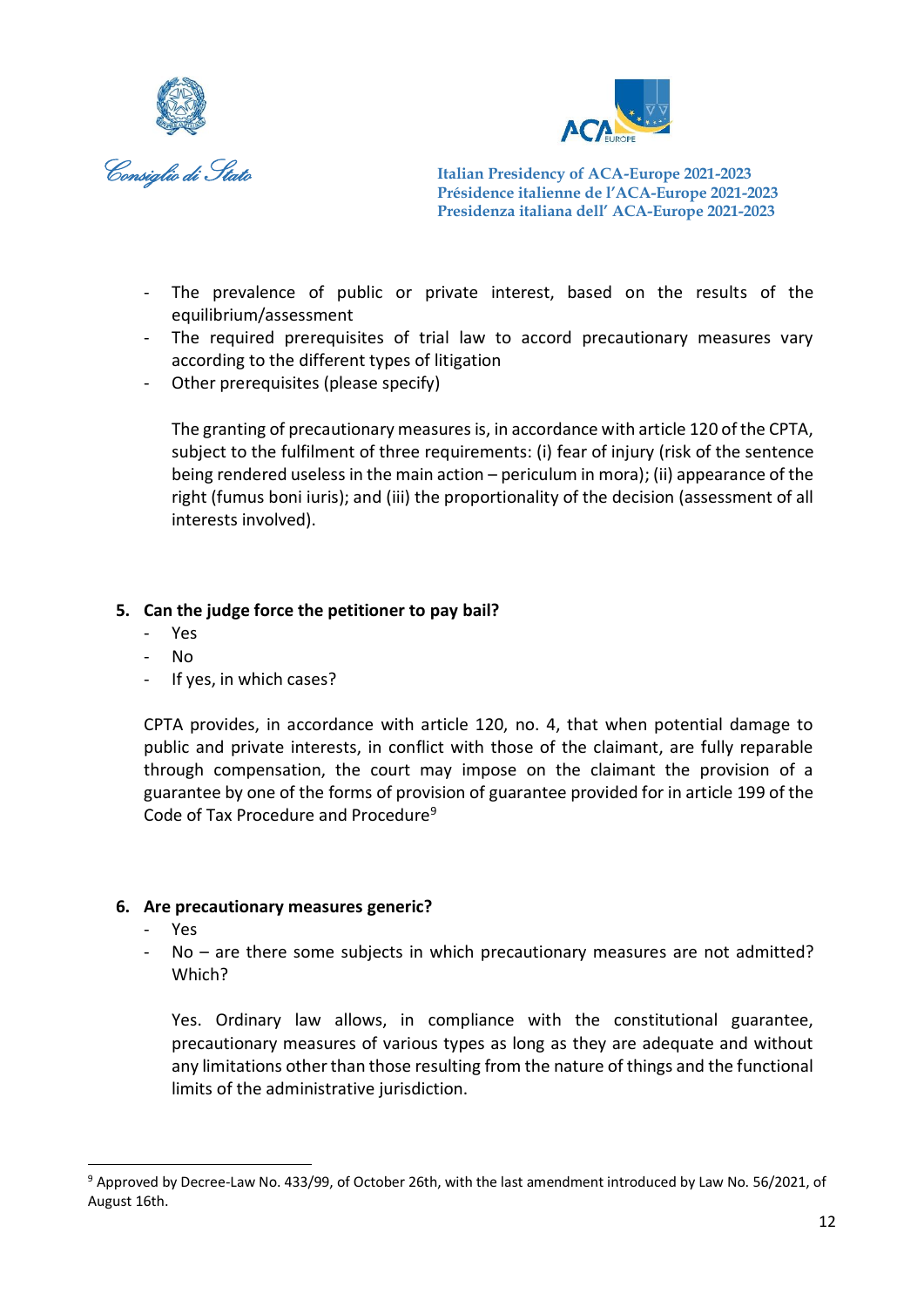



- **7. Can a precautionary request be introduced autonomously before the presentation of the main trial proceedings (***ante causam* **)?**
	- Yes
	- No

Yes

- **8. In the event of cautionary request** *ante causam***, does the precautionary decision of the judge lose effectiveness?**
	- Yes, in the event that the interested party does not initiate main trial proceedings within the mandatory time-limit
	- No, its effectiveness remains intact even if the main trial proceedings have not been initiated within the mandatory time-limit or even if the time-limit has expired
	- Yes, in the event that the interested party does not initiate main trial proceedings within the mandatory time-limit
- **9. When dealing with the precautionary request, does your legal system provide for specific procedure?**
	- Yes (give details of the main characteristics with regard to trial deadlines, type of decision, motivational burden, ways for establishing debate)
	- No

Depending on the type of measure, the CPTA includes special rules with a different scope. There are legal provisions that aim to complete the general regime of certain measures, such as the provisions that regulate the suspension of the effectiveness of acts, and there are specific provisions that derogate from the general regime, among which legal provisions referring to «processes injunctions in contract formation procedures»; the «provisional regulation of amounts»; and the «anticipated production of proof», under the terms of articles 132 to 134.

#### **10. Is the precautionary decision taken unilaterally or collegiately?**

- Unilaterally;
- Collegiately;
- Collegiately, but in the event of extreme urgency, the precautionary decision can be taken temporarily by means of a simple unilateral decree;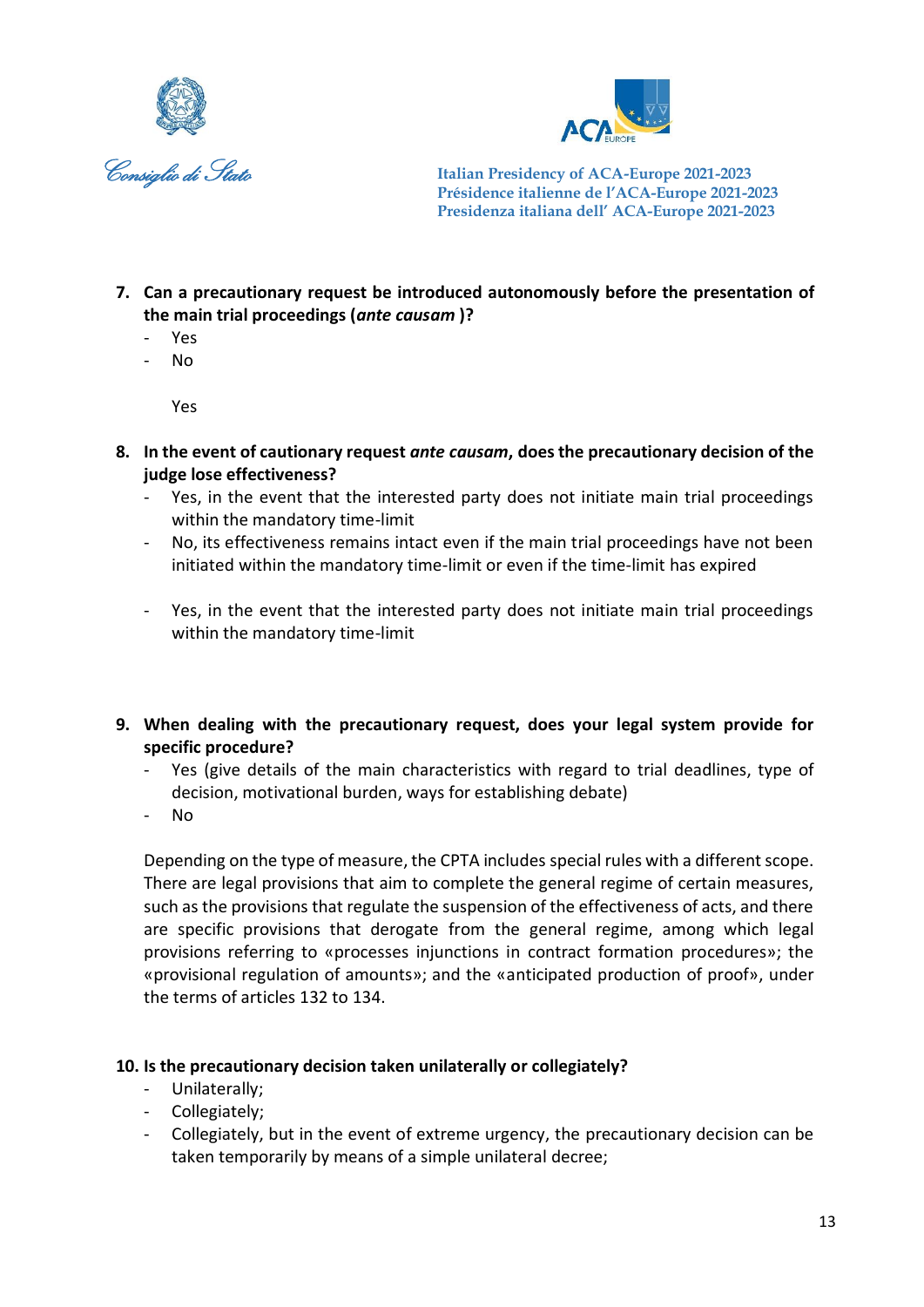



In Portugal, the precautionary decision is taken unilaterally, unless, under request of the single judge, the president of the court determines that the matter must be decided by a panel of three judges - article 119 of the CPTA.

- **11. During the discussion of the precautionary request, can the judge directly define the judgement on the merit?**
	- Yes (explain in which conditions)
	- No

Yes, the early decision on the merit of the main cause may occur, pursuant to article 121, no. 1 of the CPTA, «*when there is a main proceeding already filed, it is verified that all the necessary elements for the purpose have been brought to the precautionary proceeding and the simplicity of the case or the urgency of its final resolution justifies it, the court may, after hearing the parties for a period of 10 days, anticipate the judgment of the case, issuing a decision that will constitute the final decision of this process*».

#### **12. Can precautionary measures be challenged before the Supreme Court /Council of State?**

- Yes
- Yes, but only if they pass a test of eligibility
- No

Yes, but only if they pass a test of eligibility. According to article 24, no. 1, point c) and 26, no. 1, point d) of ETAF, the STA is the competent court to decide on requests for the adoption of precautionary measures related to processes that lie within its competence.

- **13. Can the Supreme Administrative Court / Council of State, as a precautionary measure, suspend the judgements on the merit of a judge of a lower level?**
	- Yes
	- No

Yes.

**14. On average, how many precautionary decisions are taken every year by the Supreme Court/ Council of State in comparison to the overall number of decisions taken?**